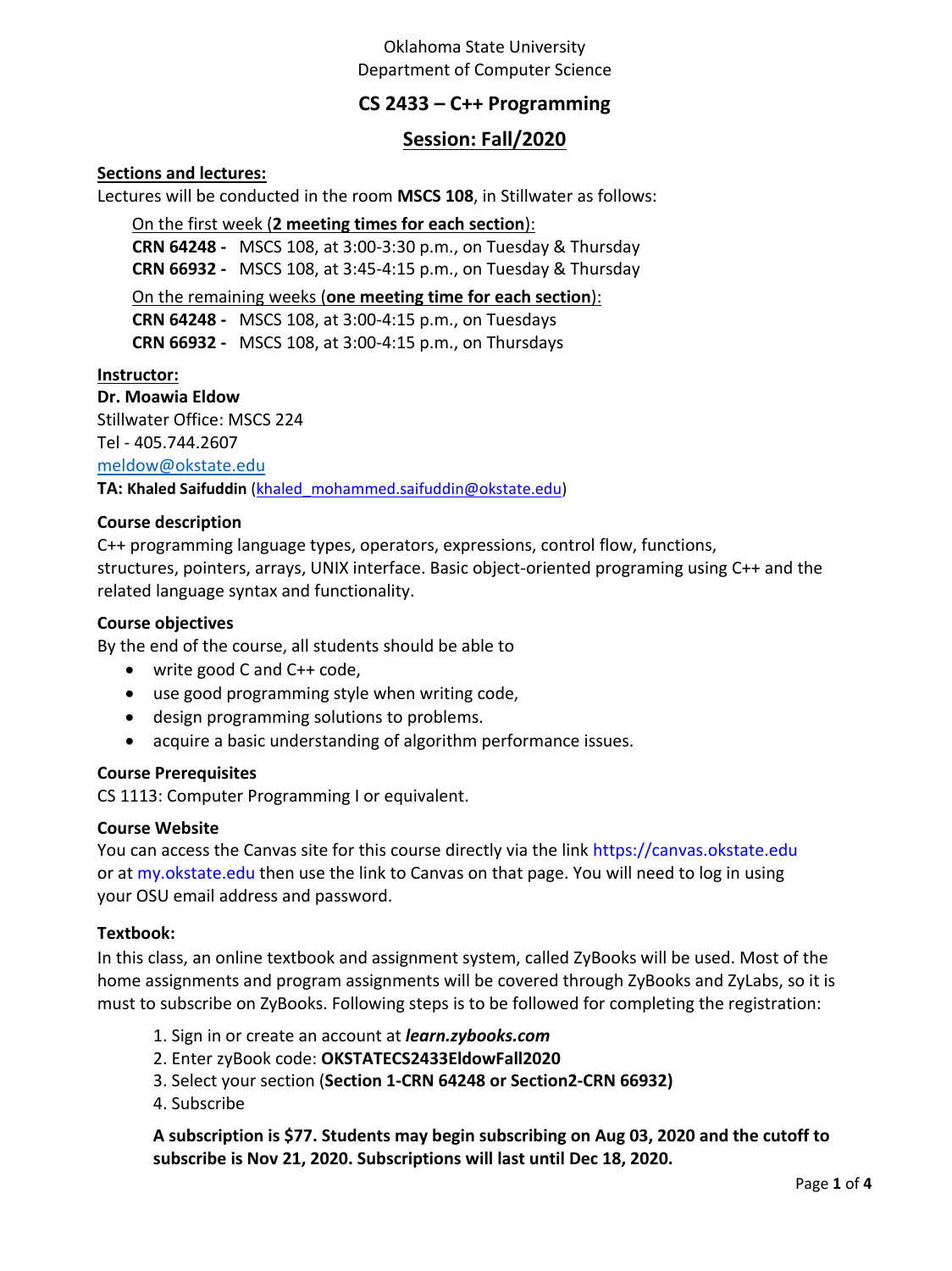# **Additional Reading (Optional):**

- *The C Programming Language, Second Edition, by Kernigan and Ritchie.*
- C Primer Plus, Sixth Edition, Stephen Prata.
- Programming: Principles and Practice Using C++, Second Edition, by Bjarne Stroustrup.
- Absolute C++, Sixth Edition, by Walter Savitch.
- *Professional C++, Fourth Edition, by Marc Gregoire.*
- *Practical C++ Programming, Second Edition, by Steve Oualline.*

### **Additional Online Resources:**

- http://www.cplusplus.com , http://www.cplusplus.com/reference/
- Bjarne Stroustrup's page on C++: http://www.stroustrup.com/C++.html.
- Tutorial topics in C++: http://www.learncpp.com.html.
- Video tutorials: https://www.youtube.com/playlist?list=PLAE85DE8440AA6B83.
- Notes on Object-oriented design: https://en.wikipedia.org/wiki/Object-oriented\_design.

### **Useful Software:**

- Bloodshed Dev-C++ IDE (http://www.bloodshed.net/devcpp.html).
- jEdit (http://jedit.org/index.php?page=download), a powerful text.
- Code Blocks (http://www.codeblocks.org/) a lightweight IDE.
- The atom editor (https://atom.io) a good free code editor.
- Notepad++ (http://notepad-plus-plus.org) a lightweight text editor for Windows.

#### **Grading:**

| <b>Homework Assignments</b>    | 30% |
|--------------------------------|-----|
| <b>Programming Assignments</b> | 30% |
| Quizzes & In-Class Activities  | 10% |
| Midterm Exam                   | 15% |
| <b>Final Exam</b>              | 15% |

### **Grading Scale:**

| А             |
|---------------|
| 80 $x < 90$ B |
| 70 $x < 80$ C |
| 60 x < 70 D   |
| $x < 60$ F    |
|               |

### **Homework Assignments:**

There will be homework on each chapter that might be completed using various participation and reading activities (PA) and challenging activities (CA) available in zybooks. *Homework assignments will be due at 3.00 p.m. on next Tuesdays or Thursdays, depending on sections (the start of class).*

### **Programming Assignments:**

Programming assignments are one of the important components of this course. The reason is simple: you learn a programming language best by using them. These assignments should be accomplished using the zylabs or the departmental csx server. *Programming assignments will be due at 11:59 p.m. on next Fridays.*

### **Quizzes and in-class activities:**

In some classes, *there will be quizzes (through Canvas) or in-class activities*. Attendance is also important for this class; you will get some points after attending each class.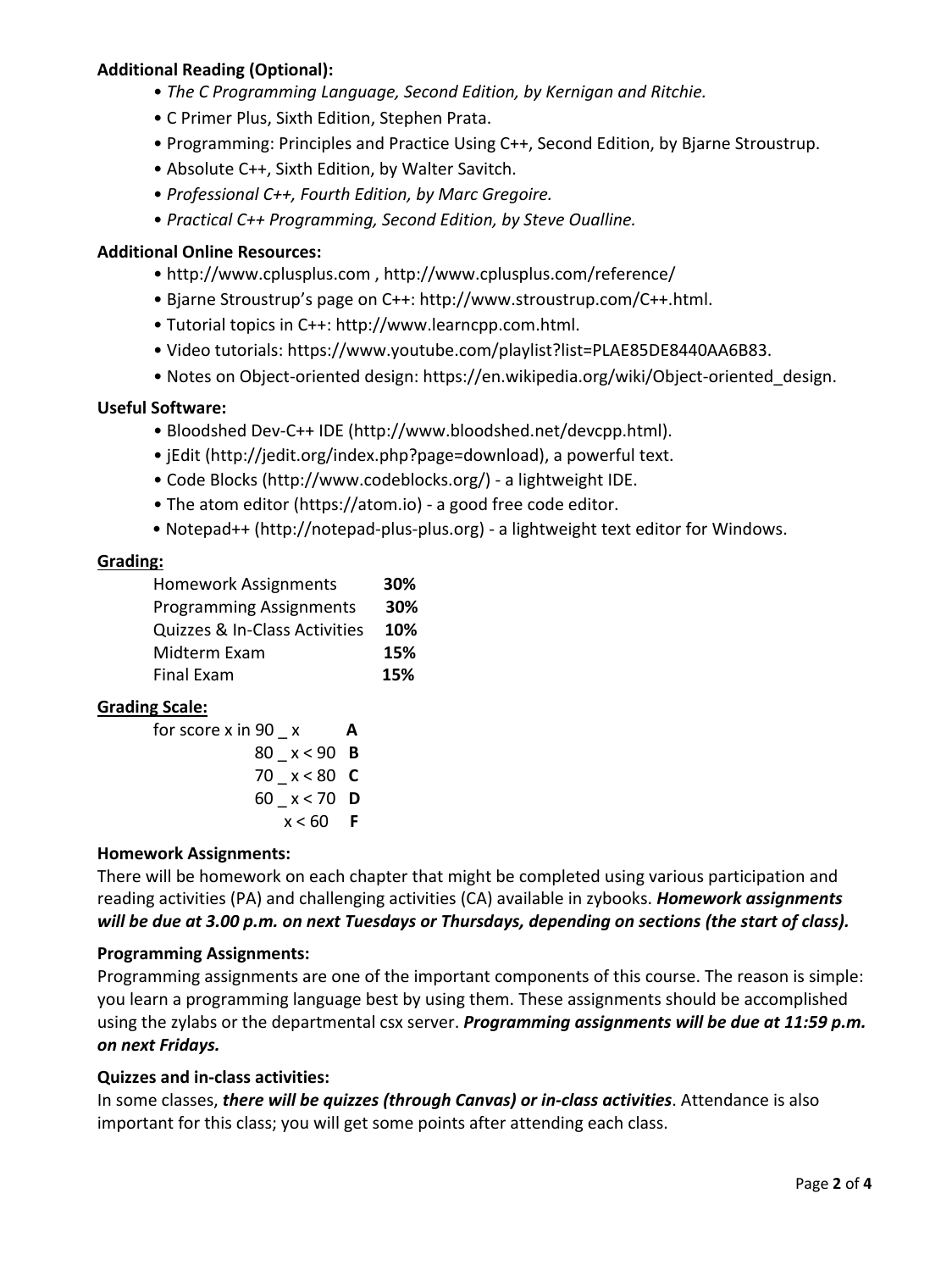# **Exams:**

There will be one midterm exam during the semester at the normal lecture time, which will cover the first half of the class topics. There will also be a final exam during finals week, which will cover the second half of the class topics*. The final exam will be will be online proctored exams (approx. \$15- 20) and will be using Examity through Canvas only*.

## **Student Expectations:**

To do well in the class, students are expected to

- Keep up with the zyBooks material, including the participation activity (PA) and challenging activity (CA) as well as zyLabs.
- Read or view the instructional material posted to Canvas frequently.
- Ask for help if any of the material covered in class is not clear.
- Complete the programming assignments and submit them before their deadlines.
- Regularly check e-mails and course website for announcements.

### **E-mail Policy:**

E-mail is the preferred communication medium. Use *"CS 2433"* as the start of the subject/title for all e-mail communications.

### **Late Submission & Make-up Policy:**

No make-up exams will be scheduled except in extreme cases. If you are going to miss an exam or quiz, contact the instructor in advance. Exceptions can be made if a serious family or personal emergency arises.

Assignments may be turned in late, but not more than one week. All the late submissions may lose a percentage of their graded point values according to the following schedule:

> On time : **0%** 1-2 days : **10%** 3-4 days : **20%** 5-7 days : **40%** > 7 days : **100%**

### **Academic Dishonesty:**

Scholastic conduct must be acceptable, that is, students are expected to do their own work. Discussion of homework assignments is encouraged, but students must work independently on their program submissions. Sharing of code is strictly forbidden. Violations of academic integrity rules will result in significant punishments, up to and including a final course grade of an F! (F-shriek, indicating an academic integrity violation on your permanent transcript). 4

### **Disabilities act:**

If any student feels that he/she has a disability and needs special accommodations of any nature whatsoever, the instructor will work with you and the Office of Disabled Student Services, 326 Student Union, to provide reasonable accommodations to ensure that you have a fair opportunity to perform in this class. Please advise the instructor of such disability and the desired accommodations at some point before, during, or immediately after the first scheduled class period.

### **Other Policies due to COVID19:**

Students should refer to any new polices from university, college and department regarding the COVID19.